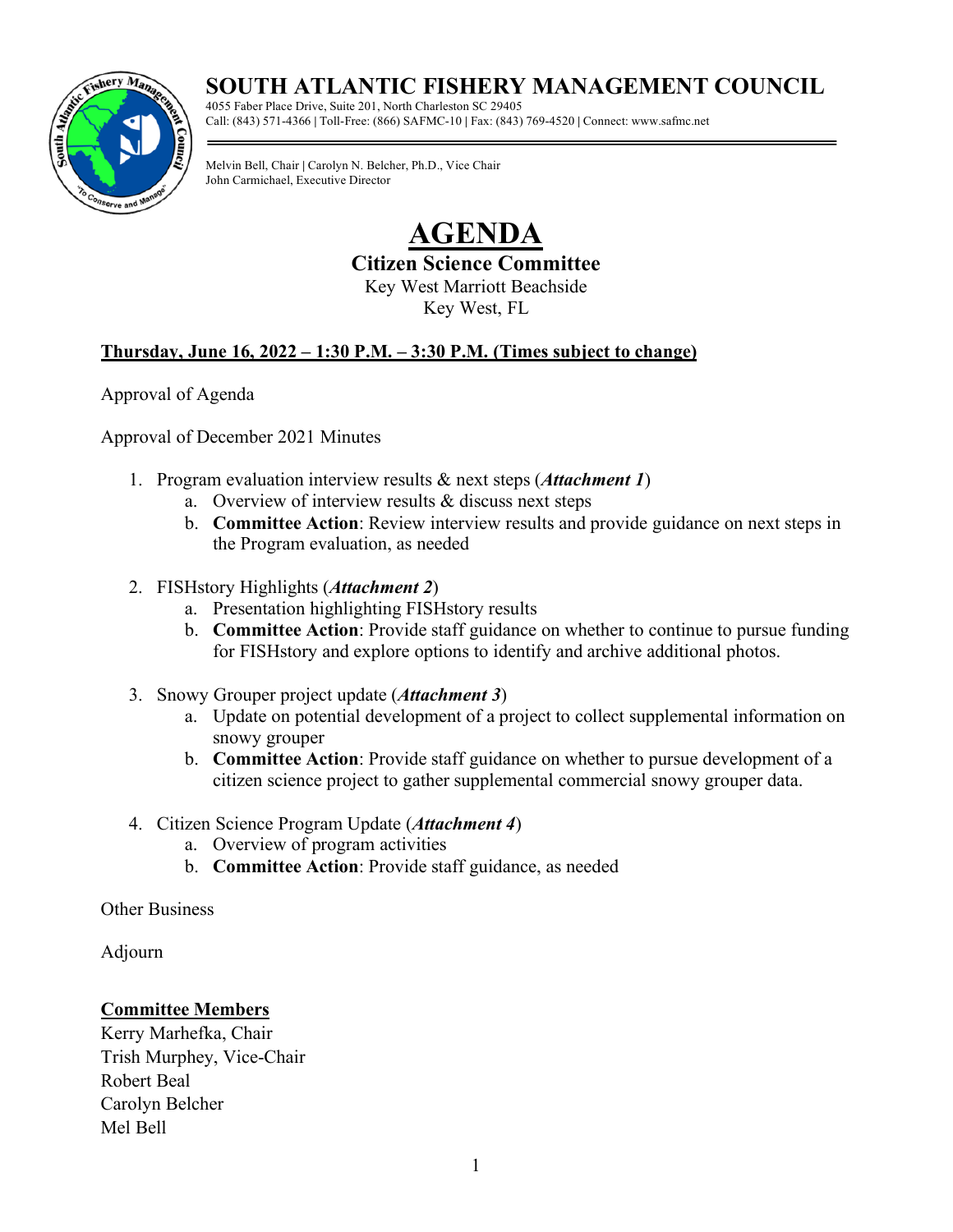Chester Brewer Chris Conklin LT Robert Copeland Tim Griner Judy Helmey Jessica McCawley Tom Roller Andy Strelcheck Laurilee Thompson Spud Woodward

### **Attachments - DRAFT**

**Attachment 1: Citizen Science Program Evaluation Interview Report Attachment 2: FISHstory Highlights Presentation Attachment 3: Snowy Grouper Project Development Attachment 4: Citizen Science Program Update Presentation**

**Staff Lead**: Julia Byrd [\(julia.byrd@safmc.net\)](mailto:julia.byrd@safmc.net)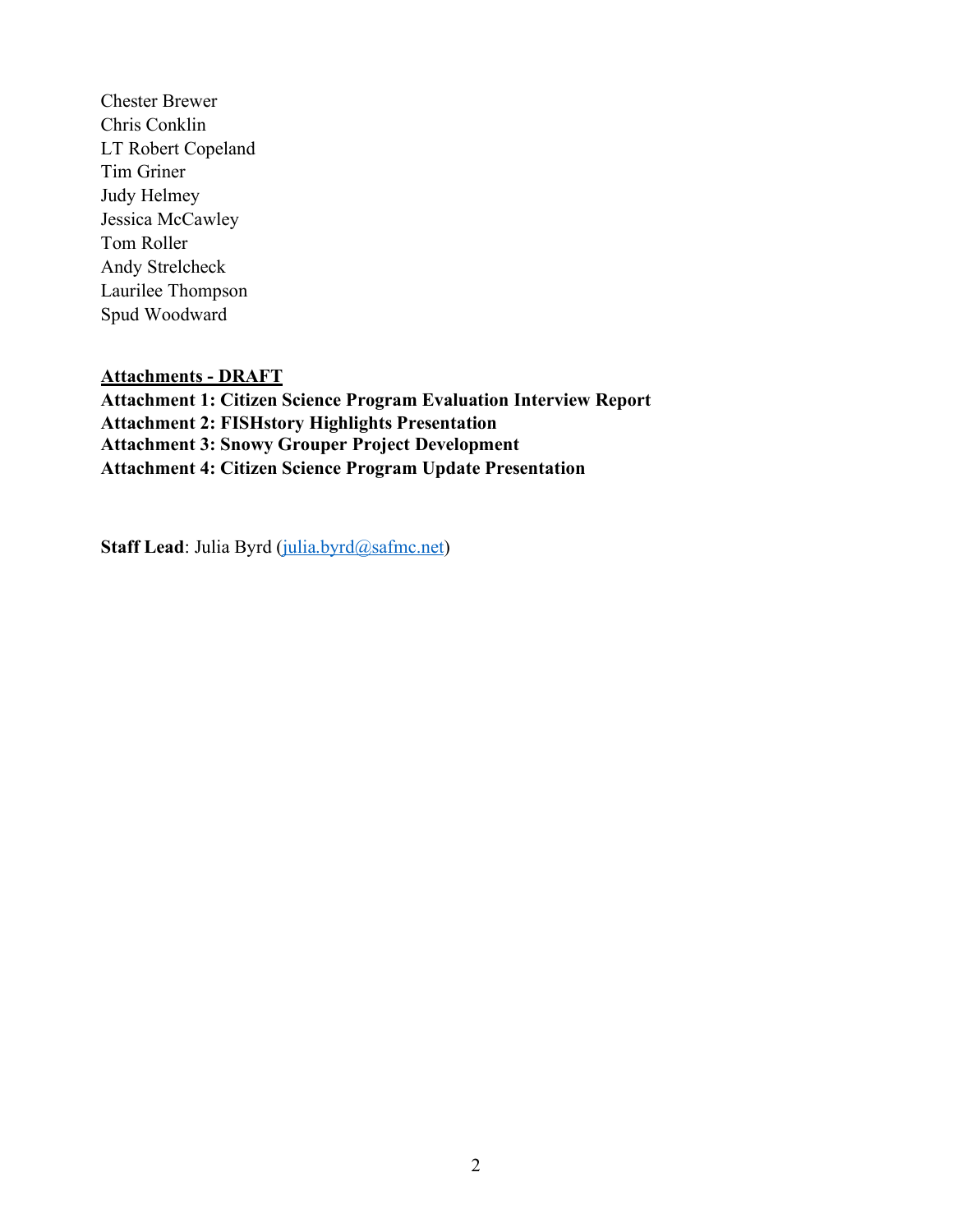# **OVERVIEW Citizen Science Committee**

The Committee will approve the minutes from the December 2021 Citizen Science Committee meeting and the agenda for the June 2022 meeting.

### **1. Program Evaluation Interview Results and Next Steps** (*Attachment 1)*

**Description**: At the December 2020 meeting, the Council supported working with Rick Bonney on an initial evaluation plan for the SAFMC's Citizen Science Program. The plan focuses on gathering baseline data on knowledge, attitudes, collaborations, engagement, and trust from various stakeholder groups to help evaluate the Program's fourth goal to 'foster mutual learning, collaboration, and program engagement'. The baseline data collected through these efforts can then be compared with information about these attributes after stakeholders have engaged with the program over time.

Baseline data will be collected in three phases: 1) interviews, 2) the development and piloting of an online survey, and 3) the implementation of the online survey. Phases one and two have or will occur in 2021 and 2022. Phase three will occur later in 2022 or 2023, as funding allows.

During the May 2021 Operations Committee meeting, members provided feedback on the interview script and sample size. Operations Committee members, Council members, and Council staff provided suggestions for potential interviewees. The interview script was finalized and reviewed by the Cornell University and College of Charleston Internal Review Boards in summer 2021. Rick Bonney conducted interviews with 6 scientists, 6 managers, and 6 fishermen between October/November 2021 and March 2022. *Attachment 1* is a report summarizing interview findings. The information gained through the interviews is being used to help develop the online survey questions to gather information from a broader group of stakeholders. Rick Bonney will provide a brief overview of key findings from the interviews and with Council staff will provide next steps for the initial evaluation plan.

**Required Committee Action**: Review interview results and provide guidance on next steps in the Program evaluation, as needed.

### **2. FISHstory Highlights** *(Attachment 2)*

Historic photos are an untapped source of potential fisheries data for years prior to the start of dedicated catch monitoring programs. The Citizen Science program developed the FISHstory pilot project to describe historic catch composition and develop length estimates from the 1940s to 1970s for the for-hire fleet fishing off Daytona Beach, FL. Photos for the project were provided by retired fisherman, Rusty Hudson. The project has three major components: digitizing and archiving historic photos, describing catch compositions using volunteers through the Zooniverse online crowdsourcing platform, and developing a method to measure fish in the photos and estimate length distribution. The Committee will receive a presentation from Council staff highlighting key findings and lessons learned from the pilot project (*Attachment 2*).